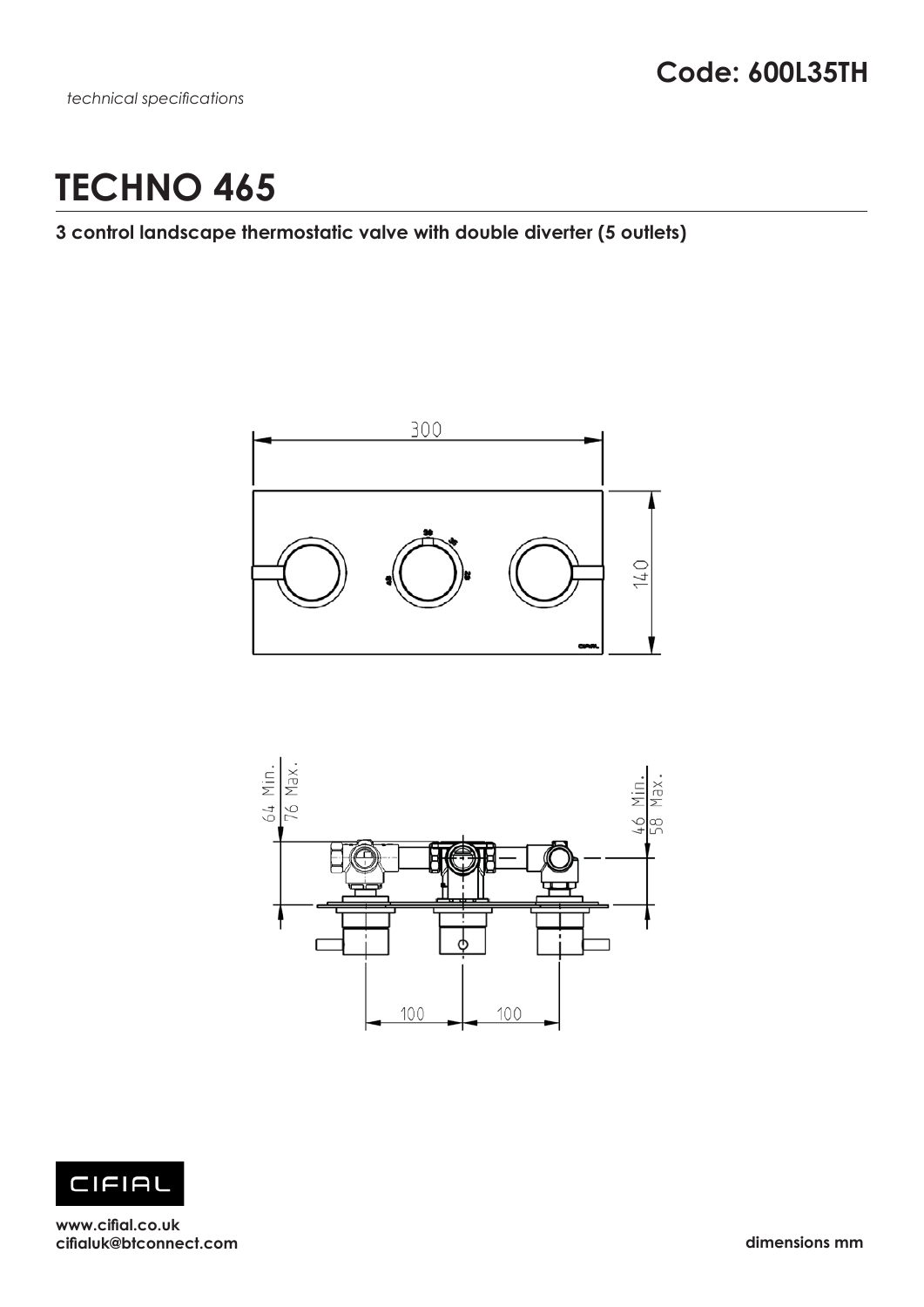**www.cifial.co.uk** 

# *technical specifications* **Code: 600L35TH**



#### **NOTES:**

1) The red dot on the temperature limit ring must be aligned with the number 38 on the backplate

2) valve rough 3580019.U pre-assembled at the factory

Installer: Please leave all leaflets with the building owner to file for future reference



**NOTE:** *xxx represents different finishes*